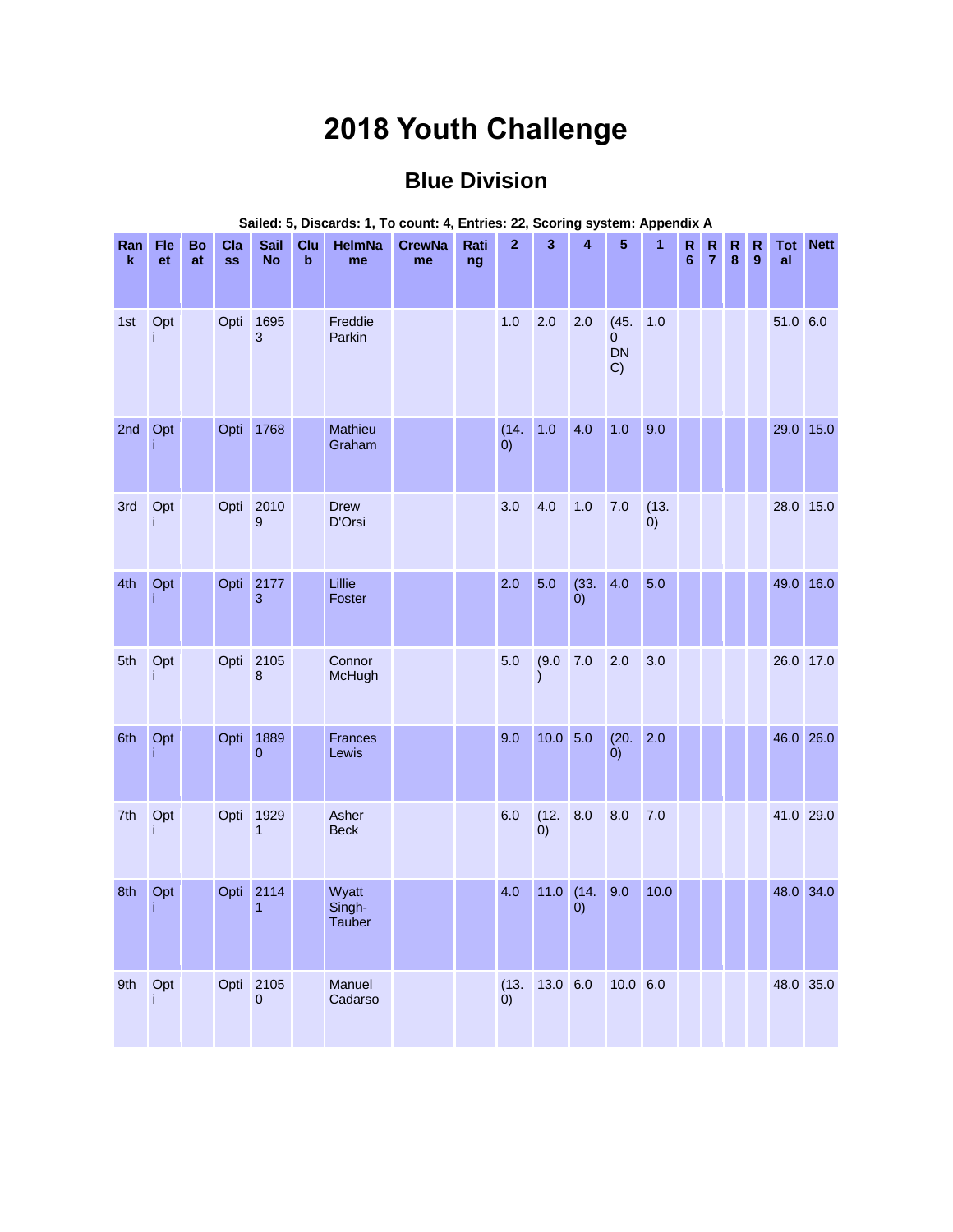| Ran<br>$\pmb{\mathsf{k}}$ | Fle<br>et        | <b>Bo</b><br>at | Cla<br><b>SS</b> | <b>Sail</b><br><b>No</b>        | Clu<br>b | HelmNa<br>me                     | <b>CrewNa</b><br>me | Rati<br>ng | $\mathbf{z}$       | 3              | 4                   | 5              | 1    | R<br>6 | R<br>$\overline{7}$ | R<br>$\bf{8}$ | $\mathsf{R}$<br>9 | Tot<br>al              | <b>Nett</b>                 |
|---------------------------|------------------|-----------------|------------------|---------------------------------|----------|----------------------------------|---------------------|------------|--------------------|----------------|---------------------|----------------|------|--------|---------------------|---------------|-------------------|------------------------|-----------------------------|
| 10 <sub>t</sub><br>h      | Opt<br>i         |                 | Opti             | 2024<br>6                       |          | Owen<br><b>Bishoff</b>           |                     |            | (28.<br>(0)        | $7.0$          | 10.0 6.0            |                | 19.0 |        |                     |               |                   |                        | 70.0 42.0                   |
| 11t<br>h                  | Opt<br>Ť         |                 | Opti             | 1797<br>9                       |          | Julian<br>Kalehoff               |                     |            | 12.0               | (20.<br>0)     |                     | 15.0 11.0 12.0 |      |        |                     |               |                   | 70.0 50.0              |                             |
| 12t<br>h.                 | Opt<br>j         |                 | Opti             | 2225<br>$\mathbf 0$             |          | <b>Thomas</b><br>Whidden         |                     |            | (27.<br>$\ddot{0}$ | 3.0            |                     | 25.0 13.0 21.0 |      |        |                     |               |                   |                        | 89.0 62.0                   |
| 13t<br>h                  | Opt<br>Ť         |                 | Opti             | 1467<br>$\overline{\mathbf{4}}$ |          | Alexande<br>r<br>Kowalesk        |                     |            | (26.<br>(0)        |                | 21.0 11.0 18.0 17.0 |                |      |        |                     |               |                   | 93.0 67.0              |                             |
| 14t<br>h                  | Opt              |                 | Opti             | 1435<br>1                       |          | Christoph<br>er<br><b>Chwalk</b> |                     |            | 21.0               | 16.0           | (29.<br>(0)         | 24.0 14.0      |      |        |                     |               |                   | $\overline{0}$         | 104. 75.0                   |
| 15t<br>h                  | Opt<br>i         |                 | Opti             | 1580<br>1                       |          | Alice<br>Dunning                 |                     |            | (30.<br>(0)        |                | 27.0 17.0 25.0 16.0 |                |      |        |                     |               |                   | $\mathbf 0$            | 115. 85.0                   |
| 16t<br>h                  | Opt<br>Ť         |                 | Opti             | 1336<br>1                       |          | Annabel<br>Woodow<br>orth        |                     |            |                    | 24.0 23.0 12.0 |                     | (30.<br>(0)    | 27.0 |        |                     |               |                   | $\overline{0}$         | 116. 86.0                   |
| 17t<br>h                  | Opt<br><b>ID</b> |                 |                  | Opti 1864<br>$\pmb{0}$          |          | Max<br><b>Dressel</b>            |                     |            |                    |                | 10.0 22.0 34.0 (35. | (0)            | 33.0 |        |                     |               |                   | 134. 99.0<br>$\pmb{0}$ |                             |
| 18t<br>h                  | Opt<br>j         |                 |                  | Opti 1109<br>9                  |          | Georgia<br>Shuster               |                     |            | (32.<br>$\ddot{0}$ |                | 25.0 26.0 23.0 28.0 |                |      |        |                     |               |                   | $\overline{0}$         | 134. 102.<br>$\mathbf{0}$   |
| 19t<br>h                  | Opt<br>j.        |                 | Opti             | 2226<br>1                       |          | Kate<br><b>Myles</b>             |                     |            | 25.0               | (38.<br>(0)    |                     | 27.0 17.0 34.0 |      |        |                     |               |                   | $\overline{0}$         | 141. 103.<br>$\overline{0}$ |
| 20 <sub>t</sub><br>h      | Opt              |                 | Opti             | 1332<br>1                       |          | Sam<br>Robinson                  |                     |            |                    | 22.0 37.0 (39. | $\left( 0\right)$   | 26.0 23.0      |      |        |                     |               |                   | 147.<br>$\overline{0}$ | 108.<br>$\mathbf{0}$        |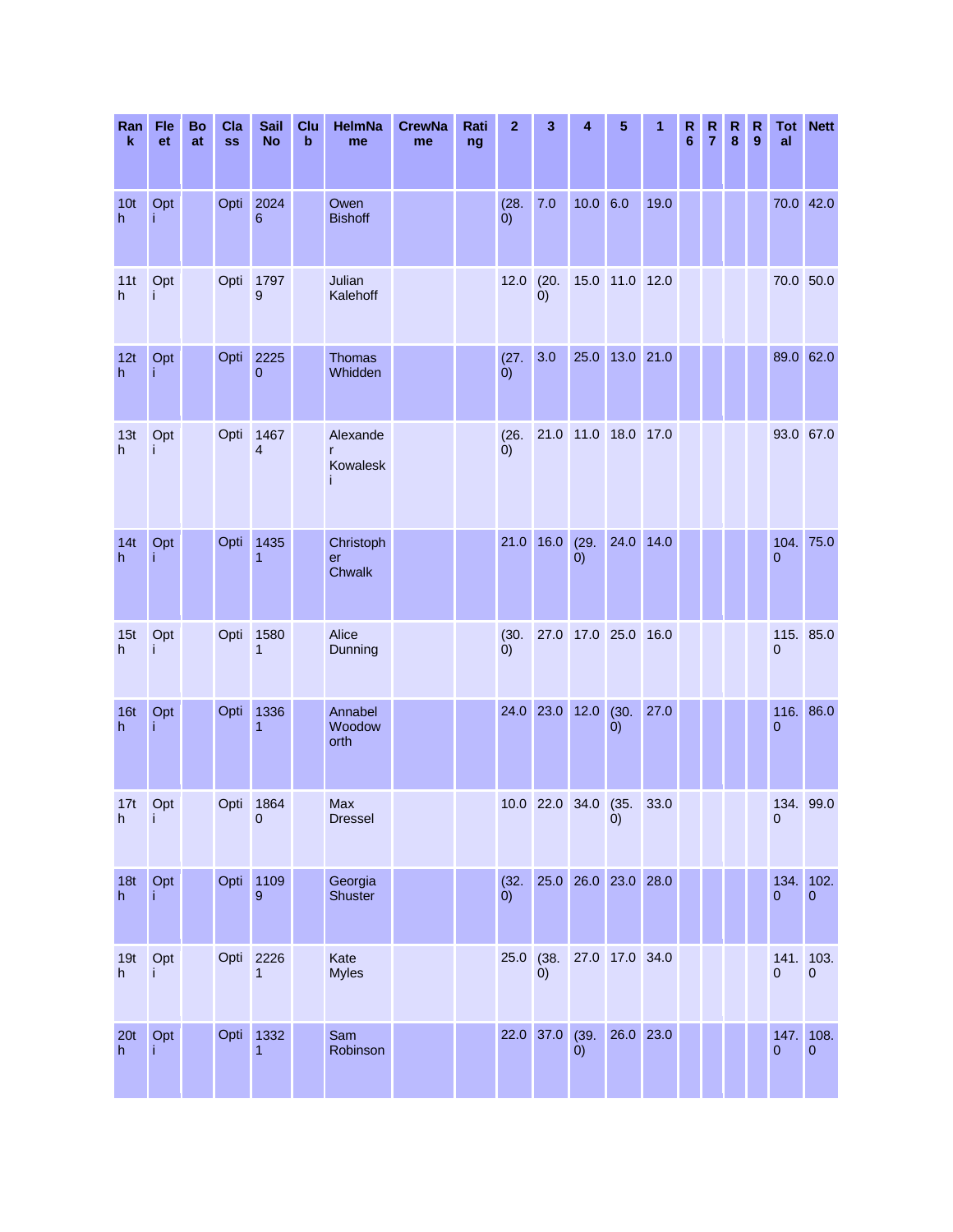| Ran<br>ĸ           | <b>Fle</b><br><b>et</b> | <b>Bo</b><br>at | Cla<br><b>SS</b> | <b>Sail</b><br><b>No</b> | Clu<br>b | <b>HelmNa</b><br>me   | <b>CrewNa</b><br>me | Rati<br>ng | $\overline{2}$            | 3                 | 4                        | 5 | 1 | R.<br>6 | $7^{\circ}$ | R R<br>8 | R.<br>9 | al             | <b>Tot Nett</b> |
|--------------------|-------------------------|-----------------|------------------|--------------------------|----------|-----------------------|---------------------|------------|---------------------------|-------------------|--------------------------|---|---|---------|-------------|----------|---------|----------------|-----------------|
| 21st Opt           |                         |                 |                  | Opti 2224                |          | Oliver<br>Grant       |                     |            |                           | $\left( 0\right)$ | 23.0 (39. 35.0 21.0 32.0 |   |   |         |             |          |         | 150. 111.<br>0 | $\overline{0}$  |
| 22n<br>$\mathbf d$ | Opt                     |                 |                  | Opti 2250                |          | Leo<br><b>Burnham</b> |                     |            | (36.<br>$\left( 0\right)$ |                   | 32.0 23.0 29.0 35.0      |   |   |         |             |          |         | 155. 119.<br>0 | $\overline{0}$  |

## **Red Division**

|                    |           |          |                             |                          |                    |                              | Salied. 3, Discards. 1, TO Count. 4, Entries. 12, Scoring System. Appendix A |            |                |                    |                           |             |                    |                     |                               |                   |                           |                             |                 |
|--------------------|-----------|----------|-----------------------------|--------------------------|--------------------|------------------------------|------------------------------------------------------------------------------|------------|----------------|--------------------|---------------------------|-------------|--------------------|---------------------|-------------------------------|-------------------|---------------------------|-----------------------------|-----------------|
| Ran<br>$\mathbf k$ | Fle<br>et | Bo<br>at | <b>Clas</b><br>$\mathbf{s}$ | <b>Sail</b><br><b>No</b> | Clu<br>$\mathbf b$ | <b>HelmNa</b><br>me          | <b>CrewNa</b><br>me                                                          | Rati<br>ng | $\overline{2}$ | $\overline{3}$     | $\overline{\mathbf{A}}$   | 5           | $\overline{1}$     | R<br>$6\phantom{1}$ | $\mathbf R$<br>$\overline{7}$ | $\mathsf{R}$<br>8 | ${\sf R}$<br>$\mathbf{9}$ | al                          | <b>Tot</b> Nett |
| 1st                | Opti      |          | Opti                        | 2096<br>6                |                    | Cole<br>Woodwo<br>rth        |                                                                              |            | (8.0)          | 8.0                | 3.0                       | 3.0         | 4.0                |                     |                               |                   |                           | 26.0 18.0                   |                 |
| 2nd                | Opti      |          | Opti                        | 1570<br>$\overline{0}$   |                    | Angus<br>Macaula<br>y        |                                                                              |            | 7.0            | (14.<br>$\ddot{0}$ | 9.0                       | 5.0         | 11.<br>$\mathbf 0$ |                     |                               |                   |                           | 46.0 32.0                   |                 |
| 3rd                | Opti      |          | Opti                        | 2043<br>9                |                    | Tyler<br>Bergend<br>ahl      |                                                                              |            | 11.0 6.0       |                    | (16.<br>$\left( 0\right)$ | 15.0 8.0    |                    |                     |                               |                   |                           | 56.0 40.0                   |                 |
| 4th                | Opti      |          | Opti                        | 1792<br>9                |                    | Abbey<br>(Scrubby<br>Grandin |                                                                              |            | 17.0           | 17.0               | (18.<br>$\left( 0\right)$ | 16.0        | 15.<br>$\Omega$    |                     |                               |                   |                           | 83.0 65.0                   |                 |
| 5th                | Opti      |          | Opti                        | 2250<br>$\overline{2}$   |                    | Eloise<br>Goedkoo<br>p       |                                                                              |            |                | 16.0 18.0          | (22.<br>$\dot{0}$         | 19.0        | 18.<br>$\mathbf 0$ |                     |                               |                   |                           | 93.0 71.0                   |                 |
| 6th                | Opti      |          | Opti                        | 2248<br>6                |                    | Gavin<br>Hudson              |                                                                              |            |                | 15.0 15.0 21.0     |                           | (33.<br>(0) | 24.<br>$\pmb{0}$   |                     |                               |                   |                           | 108. 75.0<br>$\overline{0}$ |                 |

**Sailed: 5, Discards: 1, To count: 4, Entries: 12, Scoring system: Appendix A**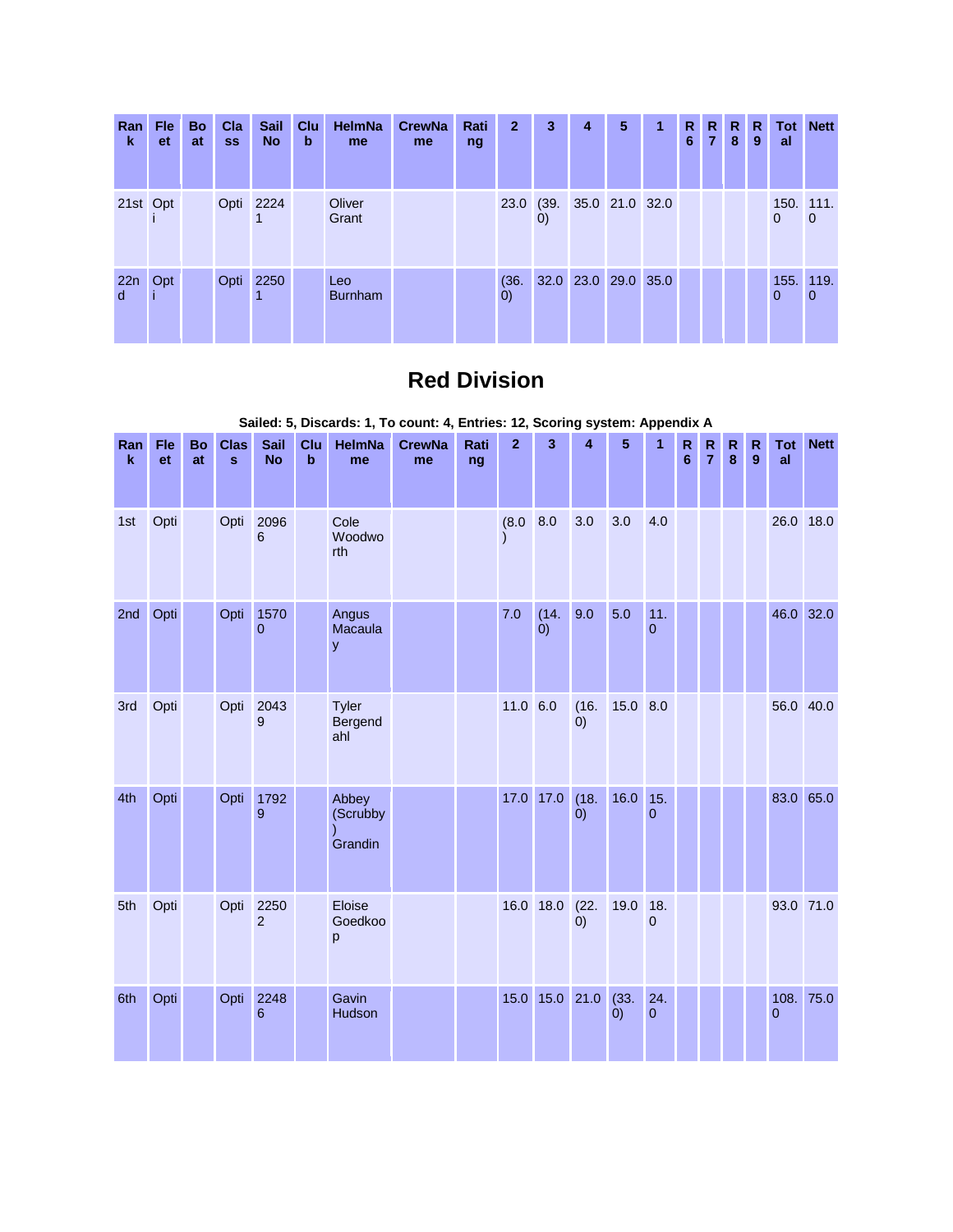| Ran<br>$\mathbf k$ | Fle<br>et | <b>Bo</b><br>at | <b>Clas</b><br>$\mathbf{s}$ | Sail<br><b>No</b>      | Clu<br>$\mathbf b$ | <b>HelmNa</b><br>me   | <b>CrewNa</b><br>me | Rati<br>ng | $\mathbf{2}$                              | 3                                 | 4                                | 5                                 | 1                                      | $\mathbb{R}$<br>$6\phantom{1}6$ | $\mathsf{R}$<br>$\overline{7}$ | $\mathsf{R}$<br>8 | $\mathbf R$<br>$\overline{9}$ | Tot<br>al        | <b>Nett</b>            |
|--------------------|-----------|-----------------|-----------------------------|------------------------|--------------------|-----------------------|---------------------|------------|-------------------------------------------|-----------------------------------|----------------------------------|-----------------------------------|----------------------------------------|---------------------------------|--------------------------------|-------------------|-------------------------------|------------------|------------------------|
| 7th                | Opti      |                 | Opti                        | 1605                   |                    | Connor<br>Liu         |                     |            |                                           | 19.0 26.0                         | (32.<br>(0)                      | 12.0                              | 20.<br>$\overline{0}$                  |                                 |                                |                   |                               | $\Omega$         | 109. 77.0              |
| 8th                | Opti      |                 | Opti                        | 1423<br>$\overline{4}$ |                    | Max<br>Westhov<br>en  |                     |            | 20.0                                      | (28.<br>$\ddot{0}$                |                                  | 13.0 22.0                         | 22.<br>$\Omega$                        |                                 |                                |                   |                               | 105.<br>$\Omega$ | 77.0                   |
| 9th                | Opti      |                 |                             | Opti 9045              |                    | Ryan<br><b>Begin</b>  |                     |            | (45.<br>$\Omega$<br>OC<br>S)              | 35.0                              | 19.0 32.0                        |                                   | 25.<br>$\overline{0}$                  |                                 |                                |                   |                               | 156.<br>$\Omega$ | 111.<br>$\mathbf 0$    |
|                    | 10th Opti |                 | Opti                        | 1867<br>$\overline{4}$ |                    | Claire<br>Lewis       |                     |            | 33.0                                      | (41.<br>(0)                       |                                  | 38.0 37.0                         | 40.<br>$\Omega$                        |                                 |                                |                   |                               | 189.<br>$\Omega$ | 148.<br>$\overline{0}$ |
| 11th Opti          |           |                 | Opti                        | 1988<br>9              |                    | Jack<br>Spillane      |                     |            | (45.<br>$\Omega$<br><b>DN</b><br>C)       | 45.0<br><b>DN</b><br>$\mathbf C$  | 45.0<br><b>DN</b><br>$\mathbf C$ | 45.0<br><b>DN</b><br>C            | 45.<br>$\mathbf 0$<br><b>DN</b><br>S   |                                 |                                |                   |                               | 225.<br>$\Omega$ | 180.<br>$\mathbf{0}$   |
|                    | 11th Opti |                 | Opti                        | 2244<br>5              |                    | Cole<br>Woodwo<br>rth |                     |            | (45.<br>$\overline{0}$<br><b>DN</b><br>C) | 45.0<br><b>DN</b><br>$\mathbf{C}$ | 45.0<br><b>DN</b><br>$\mathbf C$ | 45.0<br><b>DN</b><br>$\mathsf{C}$ | 45.<br>$\pmb{0}$<br>DN<br>$\mathsf{S}$ |                                 |                                |                   |                               | 225.<br>$\Omega$ | 180.<br>$\mathbf 0$    |

## **White Division**

**Sailed: 5, Discards: 1, To count: 4, Entries: 10, Scoring system: Appendix A**

| Ran<br>k | Fle<br>et | <b>Bo</b><br>at | <b>Clas</b><br>s | <b>Sail</b><br><b>No</b> | Clu<br>b | <b>HelmNa</b><br>me | <b>CrewNa</b><br>me | Rati<br>ng | $\mathbf{2}$ | 3 | 4                       | 5            | 1                         | R.<br>6 | R.<br>7 | $\mathbb{R}$<br>8 | R.<br>9 | Tot  <br>al | <b>Nett</b> |
|----------|-----------|-----------------|------------------|--------------------------|----------|---------------------|---------------------|------------|--------------|---|-------------------------|--------------|---------------------------|---------|---------|-------------------|---------|-------------|-------------|
| 1st      | Opti      |                 | Opti             | 1769                     |          | Elena<br>Graham     |                     |            |              |   | 29.0 24.0 24.0 14. (31. | $\mathbf{0}$ | $\left( 0\right)$         |         |         |                   |         | $\mathbf 0$ | 122. 91.0   |
| 2nd      | Opti      |                 | Opti             | 1914<br>$\Omega$         |          | Cadance<br>Oswald   |                     |            | 18.0         |   | 19.0 28.0 28.           | 0            | (37.<br>$\left( 0\right)$ |         |         |                   |         | 0           | 130. 93.0   |